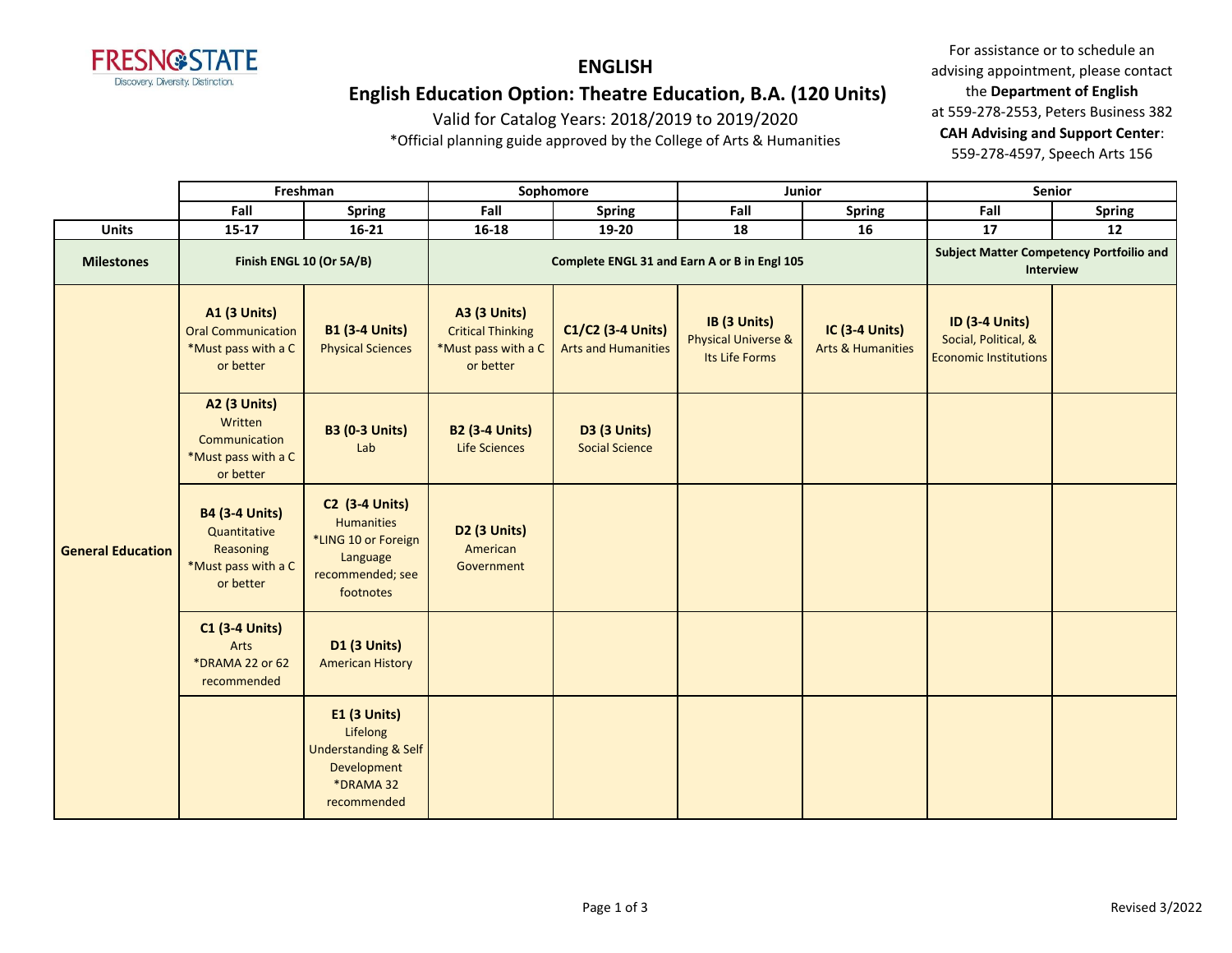

# **English Education Option: Theatre Education, B.A. (120 Units)**

Valid for Catalog Years: 2018/2019 to 2019/2020

\*Official planning guide approved by the College of Arts & Humanities

|              |           | Freshman                                                  |                                                          | Sophomore                                                                                                                        |                                                                                                                                                | <b>Junior</b>                                                   |                                                                                        | <b>Senior</b>                                                                                               |
|--------------|-----------|-----------------------------------------------------------|----------------------------------------------------------|----------------------------------------------------------------------------------------------------------------------------------|------------------------------------------------------------------------------------------------------------------------------------------------|-----------------------------------------------------------------|----------------------------------------------------------------------------------------|-------------------------------------------------------------------------------------------------------------|
|              | Fall      | <b>Spring</b>                                             | Fall                                                     | <b>Spring</b>                                                                                                                    | Fall                                                                                                                                           | <b>Spring</b>                                                   | Fall                                                                                   | <b>Spring</b>                                                                                               |
| <b>Units</b> | $15 - 17$ | $16 - 21$                                                 | 16-18                                                    | 19-20                                                                                                                            | 18                                                                                                                                             | 16                                                              | 17                                                                                     | 12                                                                                                          |
|              |           | <b>ENGL 31</b><br>(4 Units)<br>[Pre-Req: ENGL 5B or<br>10 | <b>ENGL 32</b><br>(4 Units)<br>[Pre-Req: ENGL 5 or<br>10 | <b>ENGL 105</b><br>(4 Units)<br>[Pre-Req: ENGL 31,<br>32]<br>*Must earn a B or<br>better for Subject<br><b>Matter Competency</b> | DRAMA 32 or 33<br>(3 Units)                                                                                                                    | <b>DRAMA 185 or 186</b><br>(3 Units)<br>[Pre-Req: DRAMA<br>163] | COMM 103, 105,<br>114, or 115<br>(3 Units)                                             | <b>ENGL 193T</b><br>or 194T<br>(4 Units)<br>*Must earn a B or<br>better<br>for Subject Matter<br>Competency |
| <b>Major</b> |           |                                                           |                                                          | <b>DRAMA 138A</b><br>(3 Units)<br>[Pre-Req: Instructor<br>permission]                                                            | ENGL 112, 113,<br>114, 178, 179, 193T<br>(selected topics), or<br>194T<br>(4 Units)<br>*See course catalog<br>for prerequisite<br>requirements | <b>ENGL 189</b><br>(4 Units)                                    | DRAMA 139<br>(3 Units)                                                                 | <b>DRAMA 34</b><br>(3 Units)<br>[Pre-Req: DRAMA 33] [Co-Req: DRAMA 115]                                     |
|              |           |                                                           |                                                          | <b>LING 146</b><br>(3 Units)                                                                                                     | <b>ENGL 131</b><br>(4 Units)<br>[Co-req: ENGL 105]<br>*Must earn a B or<br>better<br>for Subject Matter<br>Competency                          | <b>LING 141</b><br>(3 Units)                                    | <b>ENGL 112 or 167</b><br>(4 Units)<br>[Pre-Req: GE<br>Foundation<br>& Breadth Area C] | DRAMA 110<br>(3 Units)<br>[Co-Req: DRAMA 115]                                                               |
|              |           |                                                           |                                                          |                                                                                                                                  |                                                                                                                                                |                                                                 |                                                                                        | <b>DRAMA 115</b><br>(2 Units)                                                                               |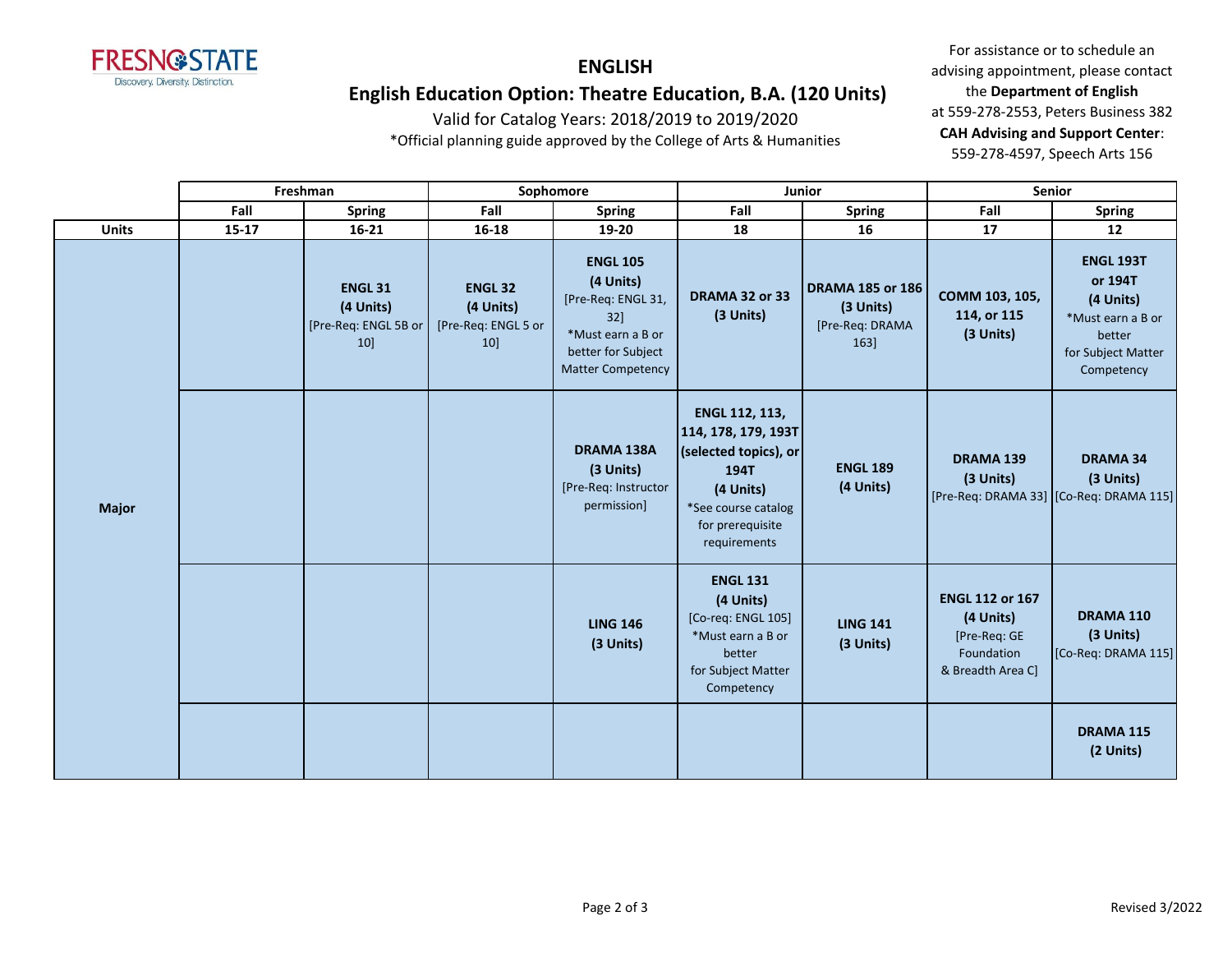

## **ENGLISH English Education Option: Theatre Education, B.A. (120 Units)**

Valid for Catalog Years: 2018/2019 to 2019/2020

\*Official planning guide approved by the College of Arts & Humanities

For assistance or to schedule an advising appointment, please contact the **Department of English** at 559-278-2553, Peters Business 382 **CAH Advising and Support Center**: 559-278-4597, Speech Arts 156

|                                        |                 | Freshman      | Sophomore                                              |                                                                                          | Junior                                                                                                                              |                                                           | Senior                                                                                    |                                                                                                                                     |
|----------------------------------------|-----------------|---------------|--------------------------------------------------------|------------------------------------------------------------------------------------------|-------------------------------------------------------------------------------------------------------------------------------------|-----------------------------------------------------------|-------------------------------------------------------------------------------------------|-------------------------------------------------------------------------------------------------------------------------------------|
|                                        | Fall            | <b>Spring</b> | Fall                                                   | <b>Spring</b>                                                                            | Fall                                                                                                                                | <b>Spring</b>                                             | Fall                                                                                      | <b>Spring</b>                                                                                                                       |
| <b>Units</b>                           | $15 - 17$       | $16 - 21$     | $16 - 18$                                              | 19-20                                                                                    | 18                                                                                                                                  | 16                                                        | 17                                                                                        | 12                                                                                                                                  |
| <b>Additional</b><br><b>Graduation</b> | <b>Elective</b> |               | Foreign<br>Language<br>$(3-4$ Units)<br>*See footnotes | <b>EHD 50</b><br>(3 Units)<br>*Prerequisite for<br><b>Teaching Credential</b><br>Program | <b>ENGL 160W</b><br>(4 Units)<br>[Pre-Req: ENGL 5B or<br>10 (C or better)]<br>*UDWS requirement;<br>must pass with a C or<br>better | <b>MI</b><br>(3 Units)<br>Multicultural/<br>International | <b>ENGL 197T</b><br>$(1$ Unit)<br>*Recommended for<br><b>Subject Matter</b><br>Competency | <b>Portfolio</b><br><b>Submission &amp;</b><br><b>Interview</b><br>$(0 \text{ unit})$<br>*Required for Subject<br>Matter Competency |
| <b>Requirements</b>                    |                 |               |                                                        |                                                                                          |                                                                                                                                     |                                                           | <b>CI 149</b><br>(3 Units)<br>*Prerequisite for<br><b>Teaching Credential</b><br>Program  |                                                                                                                                     |

#### **FOOTNOTES:**

**Prerequisites/Corequisites:** Other restrictions may apply. Please see your course catalog for detailed prerequisite/corequisite requirements.

**General Education:** GE courses may double-count in Extended Studies emphasis.

Electives (8 units): Units in this area may be used toward a double major or minor. Students must earn a minimum of 120 units total to graduate. The number of required elective units may vary, depending on the amount of units earned from major and GE courses.

**Foreign Language:** Two college-level courses in the same foreign language are required.

Upper Division Writing Skills requirement (UDWS): All undergraduate students must demonstrate competency in writing skills by passing the Upper Division Writing Exam (UDWE) or by obtaining a C or better in an approved upper division writing course, identified by the letter "W."

Substitutions: If substitutions/exceptions/waivers are made for any major courses that also meet GE and/or the Multicultural/International graduation requirement, the student is responsible for completing additional courses to satisfy the respective areas (GE and/or MI). This also includes the upperdivision writing requirement.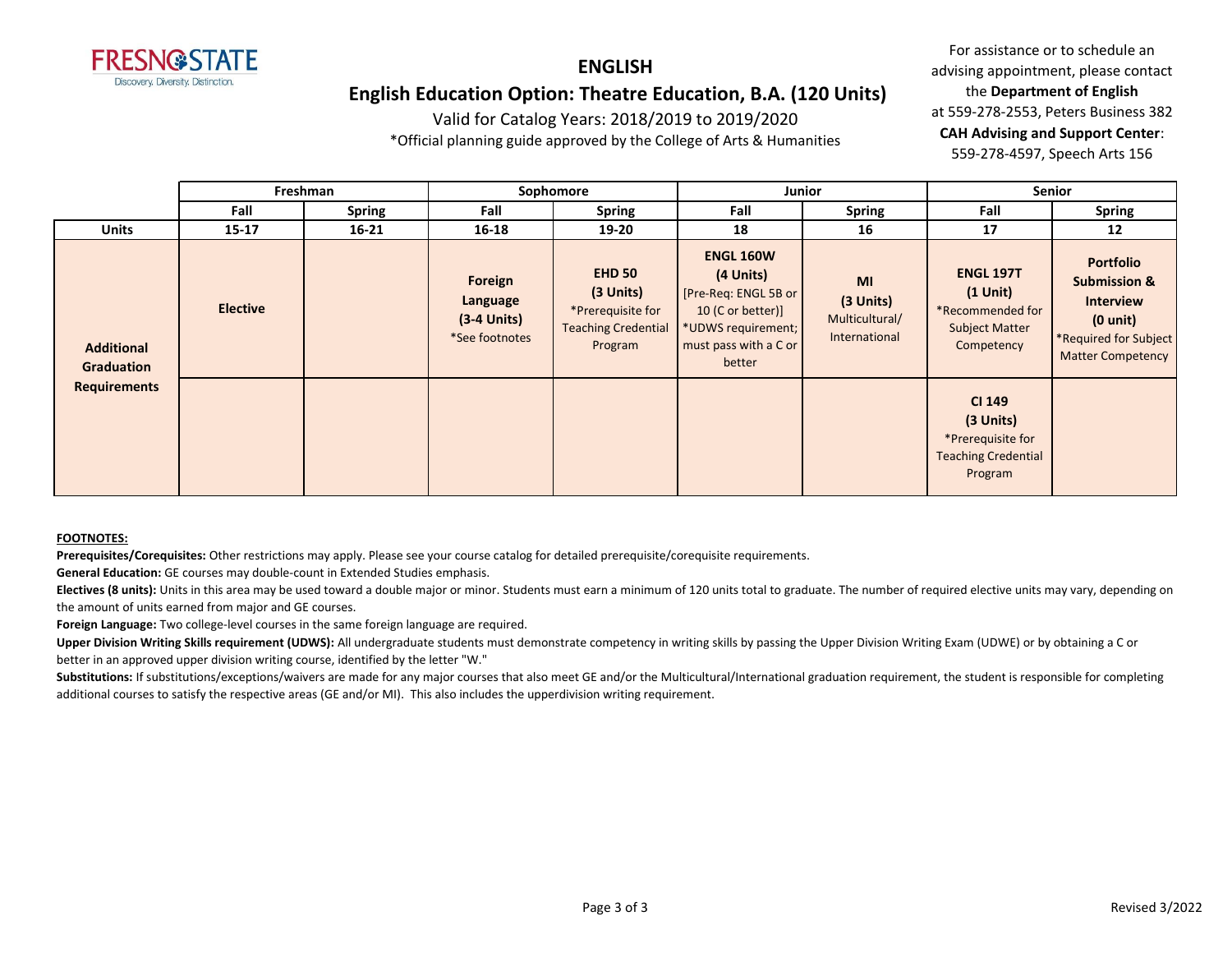

# **English Education Option: Theatre Education, B.A. (120 Units)**

Valid for Catalog Years: 2011/2012 to 2017/2018

\*Official planning guide approved by the College of Arts & Humanities

|                                    | Freshman                                                                               |                                                                                                                | Sophomore                                                                           |                                                                                                                            | Junior                                                           |                                                          | Senior                                                                           |                                                                                                       |  |
|------------------------------------|----------------------------------------------------------------------------------------|----------------------------------------------------------------------------------------------------------------|-------------------------------------------------------------------------------------|----------------------------------------------------------------------------------------------------------------------------|------------------------------------------------------------------|----------------------------------------------------------|----------------------------------------------------------------------------------|-------------------------------------------------------------------------------------------------------|--|
|                                    | Fall                                                                                   | <b>Spring</b>                                                                                                  | Fall                                                                                | <b>Spring</b>                                                                                                              | Fall                                                             | <b>Spring</b>                                            | Fall                                                                             | <b>Spring</b>                                                                                         |  |
| <b>Units</b>                       | $15 - 17$                                                                              | $16 - 21$                                                                                                      | $16 - 18$                                                                           | 19-20                                                                                                                      | 18                                                               | 16                                                       | 17                                                                               | 12                                                                                                    |  |
| <b>General</b><br><b>Education</b> | <b>A1 (3 Units)</b><br>Oral<br>Communication<br>*Must pass with a C<br>or better       | <b>B1 (3-4 Units)</b><br><b>Physical Sciences</b>                                                              | <b>A3 (3 Units)</b><br><b>Critical Thinking</b><br>*Must pass with<br>a C or better | C1/C2 (3-4 Units)<br><b>Arts and Humanities</b>                                                                            | IB (3 Units)<br><b>Physical Universe &amp;</b><br>Its Life Forms | IC (3-4 Units)<br><b>Arts &amp; Humanities</b>           | <b>ID (3-4 Units)</b><br>Social, Political, &<br>Economic<br><b>Institutions</b> |                                                                                                       |  |
|                                    | <b>A2 (3 Units)</b><br>Written<br>Communication<br>*Must pass with a C<br>or better    | <b>B3 (0-3 Units)</b><br>Lab                                                                                   | <b>B2 (3-4 Units)</b><br>Life Sciences                                              | D3 (3 Units)<br><b>Social Science</b>                                                                                      |                                                                  | MI (3 Units)<br>Multicultural/<br>International          |                                                                                  |                                                                                                       |  |
|                                    | <b>B4 (3-4 Units)</b><br>Quantitative<br>Reasoning<br>*Must pass with a C<br>or better | <b>C2 (3-4 Units)</b><br><b>Humanities</b><br>*LING 10 or Foreign<br>Language<br>recommended; see<br>footnotes | D2 (3 Units)<br>American<br>Government                                              |                                                                                                                            |                                                                  |                                                          |                                                                                  |                                                                                                       |  |
|                                    | <b>C1 (3-4 Units)</b><br>Arts<br>*DRAMA 22 or 62<br>recommended                        | <b>D1 (3 Units)</b><br><b>American History</b>                                                                 |                                                                                     |                                                                                                                            |                                                                  |                                                          |                                                                                  |                                                                                                       |  |
|                                    |                                                                                        | E1 (3 Units)<br>Lifelong<br><b>Understanding &amp; Self</b><br>Development<br>*DRAMA 32<br>recommended         |                                                                                     |                                                                                                                            |                                                                  |                                                          |                                                                                  |                                                                                                       |  |
|                                    |                                                                                        | <b>ENGL 31</b><br>(4 Units)<br>[Pre-Req: ENGL 5B or [Pre-Req: ENGL 5]<br>10]                                   | <b>ENGL 32</b><br>(4 Units)<br>or 10]                                               | <b>ENGL 105 (4 Units)</b><br>[Pre-Req: ENGL 31, 32]<br>*Must earn a B or<br>better for Subject<br><b>Matter Competency</b> | DRAMA 32 or 33<br>(3 Units)                                      | DRAMA 185 or<br>186 (3 Units)<br>[Pre-Req: DRAMA<br>163] | COMM 103, 105,<br>114, or 115<br>(3 Units)                                       | <b>ENGL 193T</b><br>or 194T (4 Units)<br>*Must earn a B or better<br>for Subject Matter<br>Competency |  |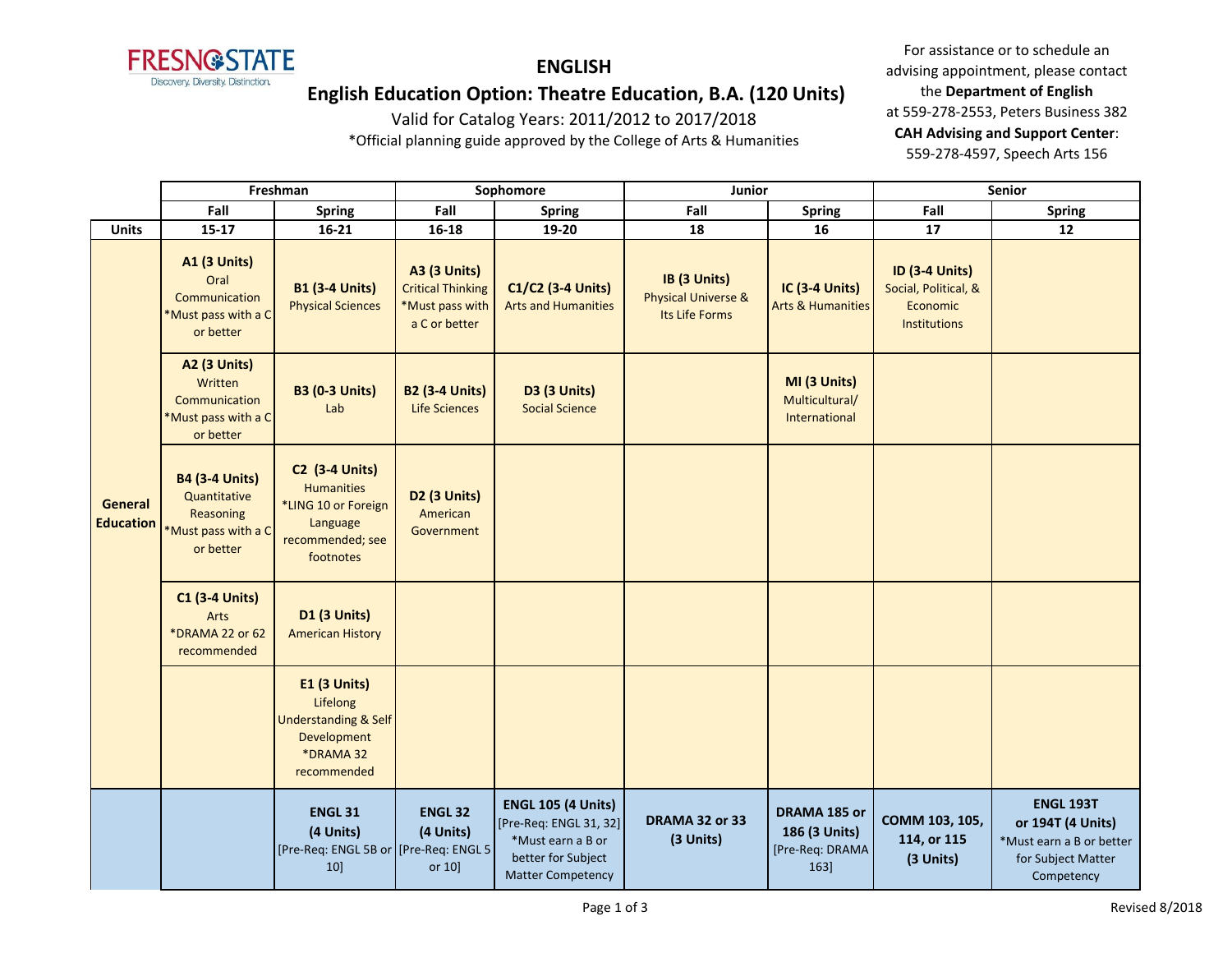

# **English Education Option: Theatre Education, B.A. (120 Units)**

Valid for Catalog Years: 2011/2012 to 2017/2018

\*Official planning guide approved by the College of Arts & Humanities

|                  | Freshman        |               | Sophomore                                              |                                                                                       | Junior                                                                                                                                      |                              | <b>Senior</b>                                                                           |                                                                                                              |
|------------------|-----------------|---------------|--------------------------------------------------------|---------------------------------------------------------------------------------------|---------------------------------------------------------------------------------------------------------------------------------------------|------------------------------|-----------------------------------------------------------------------------------------|--------------------------------------------------------------------------------------------------------------|
|                  | Fall            | <b>Spring</b> | Fall                                                   | <b>Spring</b>                                                                         | Fall                                                                                                                                        | <b>Spring</b>                | Fall                                                                                    | <b>Spring</b>                                                                                                |
| <b>Units</b>     | $15 - 17$       | $16 - 21$     | $16 - 18$                                              | 19-20                                                                                 | 18                                                                                                                                          | 16                           | 17                                                                                      | 12                                                                                                           |
| <b>Major</b>     |                 |               |                                                        | <b>DRAMA 138A</b><br>(3 Units)<br>[Pre-Req: Instructor<br>permission]                 | ENGL 112, 113, 114,<br>178, 179, 193T<br>(selected topics), or<br>194T (4 Units)<br>*See course catalog for<br>prerequisite<br>requirements | <b>ENGL 189</b><br>(4 Units) | <b>DRAMA 139</b><br>(3 Units)<br>[Pre-Req: DRAMA<br>33]                                 | DRAMA 34 (3 Units)<br>[Co-Req: DRAMA 115]                                                                    |
|                  |                 |               |                                                        | <b>LING 146 (3 Units)</b>                                                             | <b>ENGL 131 (4 Units)</b><br>[Co-req: ENGL 105]<br>*Must earn a B or better<br>for Subject Matter<br>Competency                             | <b>LING 141</b><br>(3 Units) | <b>ENGL 112 or 167</b><br>(4 Units)<br>[Pre-Req: GE<br>Foundation<br>& Breadth Area Cl  | <b>DRAMA 110 (3)</b><br>[Co-Req: DRAMA 115]                                                                  |
|                  |                 |               |                                                        |                                                                                       |                                                                                                                                             |                              |                                                                                         | DRAMA 115 (2 Units)                                                                                          |
| <b>Electives</b> | <b>Elective</b> |               | Foreign<br>Language<br>$(3-4$ Units)<br>*See footnotes | <b>EHD 50 (3 Units)</b><br>*Prerequisite for<br><b>Teaching Credential</b><br>Program | ENGL 160W (4 Units)<br>[Pre-Req: ENGL 5B or 10<br>(C or better)]<br>*UDWS requirement;<br>must pass with a C or<br>better                   |                              | <b>ENGL 197T (1</b><br>Unit)<br>*Recommended for<br><b>Subject Matter</b><br>Competency | <b>Portfolio Submission &amp;</b><br>Interview (0 unit)<br>*Required for Subject<br><b>Matter Competency</b> |
|                  |                 |               |                                                        |                                                                                       |                                                                                                                                             |                              | CI 149 (3 Units)<br>*Prerequisite for<br><b>Teaching Credential</b><br>Program          |                                                                                                              |